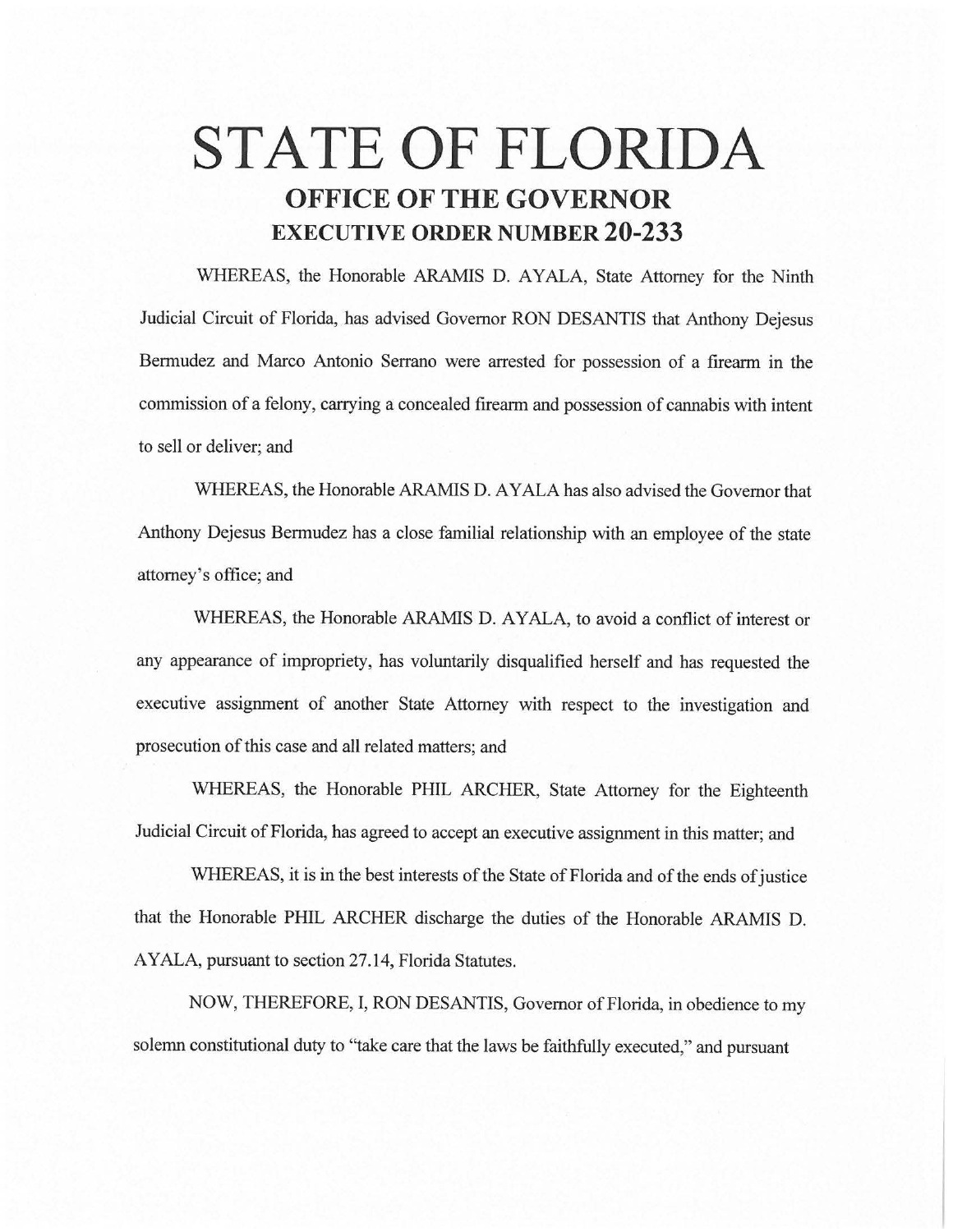to the Constitution and laws of the State of Florida, issue the following Executive Order, effective immediately:

## Section 1.

The Honorable PHIL ARCHER, State Attorney for the Eighteenth Judicial Circuit of Florida, referred to as the "Assigned State Attorney," is assigned to discharge the duties of the Honorable ARAMIS D. AYALA, State Attorney for the Ninth Judicial Circuit of Florida, as they relate to the investigation, prosecution, and all matters related to Anthony Dejesus Bermudez and Marco Antonio Serrano.

#### Section 2.

The Assigned State Attorney or one or more Assistant State Attorneys and Investigators, who have been designated by the Assigned State Attorney, shall proceed immediately to the Ninth Judicial Circuit of Florida, and are vested with the authority to perform the duties prescribed herein.

### Section 3.

All residents of the Ninth Judicial Circuit are requested, and all public officials are directed, to cooperate and render whatever assistance is necessary to the Assigned State Attorney, so that justice may be served.

## Section 4.

The period of this Executive Assignment shall be for one (1) year, to and including September 22, 2021.